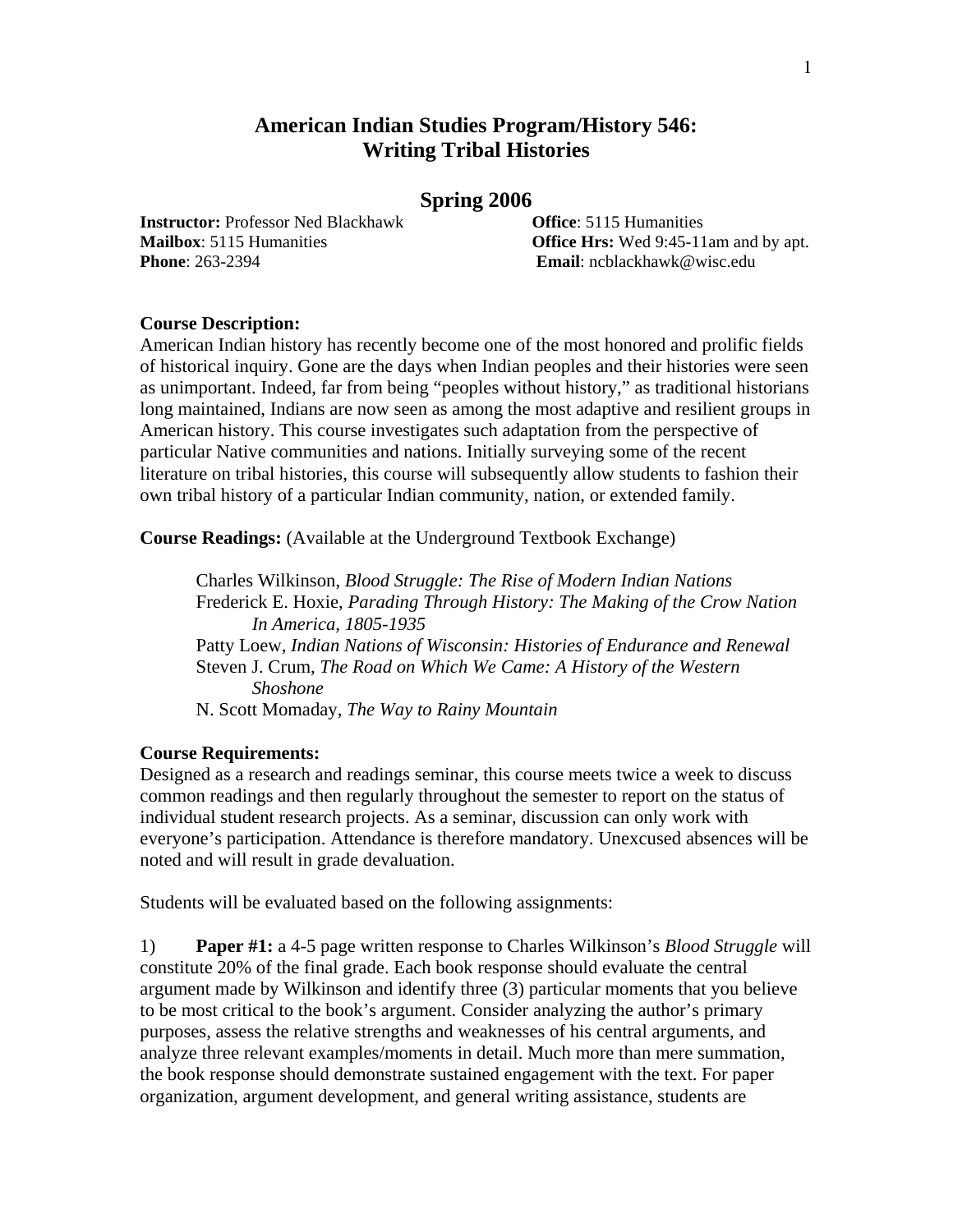encouraged to use the Writing Center in 6171 Helen C. White, 263-1992. The Writing Center organizes classes and provides one-on-one guidance and feedback. Paper #1 is due in class on February 2<sup>nd</sup>.

2) **Short Reaction Pieces**: Four (4) reaction pieces to Momaday, Loew, Crum, and Hoxie's works will be collected in lieu of a midterm examination. Each reaction piece should be 2 pages, typed, and should briefly identify both the central purpose of each work and your assessment of its overall achievement. These will collectively constitute 20% of the final grade and are due at the end of our discussion of each text. They also will be considered incomplete until all four pieces are together.

3) **Research Project Formation:** Prior to the submission of the final research project, each student will be expected to produce a general bibliography, an annotated bibliography, and a project outline along with a preliminary thesis statement and argument. These will not factor into the final grade and will be marked as either satisfactory or unsatisfactory. Unsatisfactory materials will be returned and will not receive credit until improved. All students must also meet with the instructor to discuss your potential research topic.

4) **Project Presentation and Participation:** A final presentation of the research project and overall seminar participation will comprise 20% of the final grade. Each presentation should be no more than 15 minutes and should provide an overview of the research process—what materials were used, how were they identified, what problems did they present—as well as the project's primary findings and conclusions. Maps, photographic reproductions, and other visual aids are encouraged.

5) **Final Research Project:** The final project is due the last week of class. Students should develop 16-20 page papers organized into a few subject headings/categories if needed. Each project should introduce and examine the history of an American Indian community, nation, or extended family, situating these histories as best you can in the larger thematic currents of the course. Each research project should be double-spaced, properly formatted and referenced [footnotes and endnotes matter!] and handed in on time. The use of photographic, documentary, and/or oral histories is encouraged. These final projects will constitute 40% of the final grade. Students can devise alternative formats for their final projects. Websites, academic poster boards, or bounded documentary histories, in which the documents are at the center of the narrative, are among the possible selections.

## **Course Schedule**

| Week 1<br>January 17: | Introduction and Organization: What is Indian History?                                                     |
|-----------------------|------------------------------------------------------------------------------------------------------------|
| 1/19:                 | How Do We Write Indian History: The Powers and Perils of the Field                                         |
| Readings:             | Ned Blackhawk, History Section, Native Americans of North America, 2003<br>Microsoft Encarta Encyclopedia: |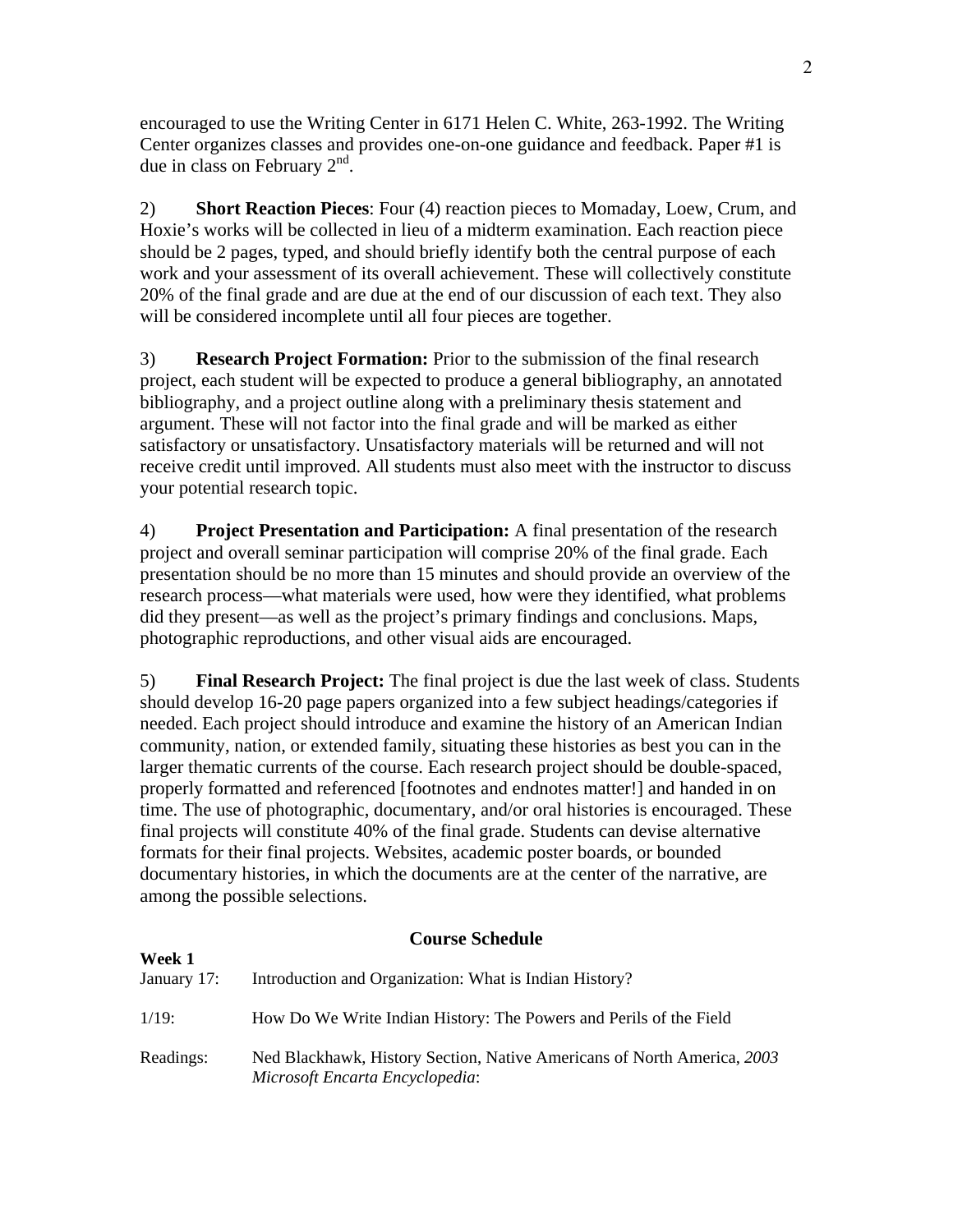|                    | http://encarta.msn.com/text_761570777__250/Native_Americans_of_North_A<br>merica.html |
|--------------------|---------------------------------------------------------------------------------------|
|                    | Part I<br>The Rise of Modern Indian Nations                                           |
| Week 2<br>$1/25$ : | The Crisis of Termination Amidst the Crisis of Reservation Impoverishment             |
| Readings:          | Wilkinson, Blood Struggle, ix-86                                                      |
| 1/27:              | The American Indian Movement and the Movement for American Indian<br>Sovereignty      |
| Readings:          | Wilkinson, Blood Struggle, 89-173                                                     |
| Week 3<br>$1/31$ : | Self-Determination                                                                    |
| Readings:          | Wilkinson, Blood Struggle, 177-268                                                    |
| 2/2:               | "Different Now But Also the Same": Contemporary Indian History                        |
| Readings:          | Wilkinson, <i>Blood Struggle</i> , 271-379 (paper #1 due in class)                    |
| Week 4<br>2/7:     | The Indian Nations of Wisconsin                                                       |
| Readings:          | Loew, $1-53$                                                                          |
| 2/9:               | The Indian Nations of Wisconsin, Cont'd                                               |
| Readings:          | Loew, $54-126$ (reaction piece #1 due in class)                                       |
|                    | Part II<br><b>Reservation and Tribal Histories in Focus</b>                           |
| Week 5<br>$2/14$ : | Video Presentation, Selections from Smoke Signals and Skins                           |
| $2/16$ :           | Autobiography and Community: The Self and Nation in The Way to Rainy<br>Mountain      |
| Readings:          | Momaday, The Way to Rainy Mountain (reaction piece #2 due in class)                   |
| Week 6<br>2/21:    | Recasting the Paradigm of Disappearance: Indian History on Parade?                    |
| Readings:          | Hoxie, Parading Through History, 1-95                                                 |
| 2/23:              | Enduring Confinement: Early Crow Adaptations to Reservation Life                      |
| Readings:          | Hoxie, 96-166                                                                         |